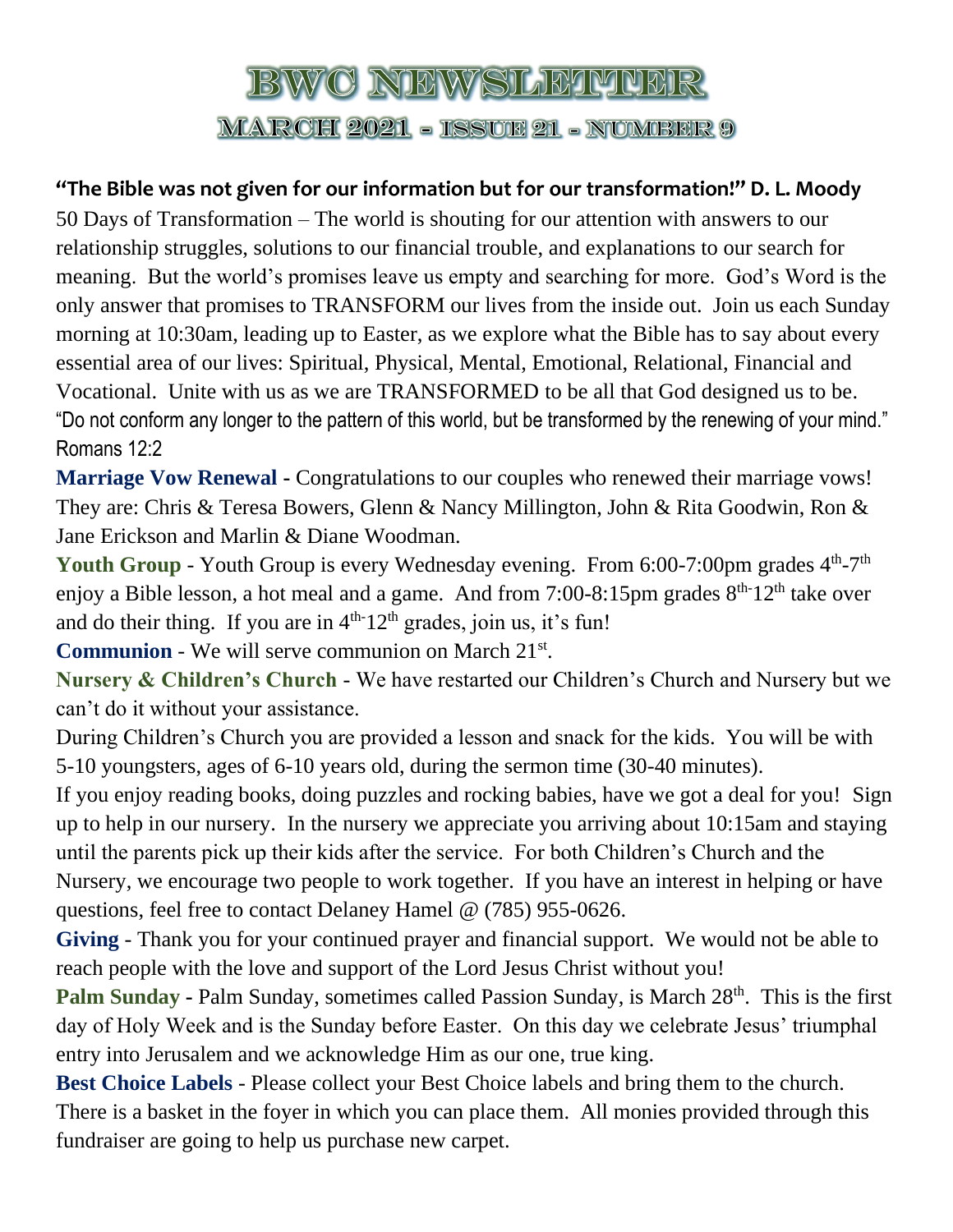**Pastoral Vote** - In the Wesleyan Church our pastors serve under either a two or four-year agreement. In August of this year, Pastor Mark and Pam will have served Belleville Wesleyan Church for 22 years and will have fulfilled their current four-year agreement. Your church board has met with Pastor Mark and are recommending to you, the church body, that he be offered another four-year agreement. This agreement can only be ratified if the majority of the membership votes to approve it. On Sunday morning, March 14<sup>th</sup>, we will conduct a pastoral vote. For this vote, there will be two ballots available. One for those who are church members and one for those who are friends of the church. If you would like either a friend or a member absentee ballot, contact our board secretary, Ann Bebermeyer @ (785) 527-0609.

**Daylight Savings Time** - DST is scheduled for early Sunday morning March 14<sup>th</sup>. On Saturday night, March 13<sup>th</sup>, be sure to 'Spring Forward one hour.'

**Annual Local Church Conference** - Each Spring (except last year because of COVID-19) we have a meeting of the membership to conduct all of the church business. Electing officers, finalizing a budget and considering the future of the church are a few of the items on the agenda. You are encouraged to attend and support the work of the church.

**Right Now Media** - Have you ever been concerned about what you or your children are exposed to through the television? Have you ever said or thought, "There's nothing good on TV tonight?" Then you need Right Now Media. RNM is a web-site provided for you by BWC and it is completely free to you. It contains cartoon for kids with Bible lessons, encouragement for parents, Biblically sound teaching on finances, books of the Bible, marriage and so much more. To gain access to this valuable resource contact Pastor Mark and provide him your email address and you'll be sent an invitation to Right Now Media. Don't be frustrated because there's nothing good to watch, turn on Right Now Media.

**Noah's Story Today** - It's the year 2021 and Noah lives in the United States.

The Lord speaks to Noah and says: 'In one year I am going to make it rain and cover the whole earth with water until all is destroyed. But I want you to save the righteous people and two of every kind of living thing on the earth. Therefore, I am commanding you to build an Ark.' In a flash of lightning, God delivered the specifications for an Ark. Fearful and trembling, Noah took the plans and agreed to build the Ark. 'Remember,' said the Lord, 'You must complete the Ark and bring everything aboard in one year.'

Exactly one year later, a fierce cloud covered the earth and all the seas of the earth went into a tumult. The Lord saw Noah sitting in his front yard weeping.

'Noah,' he shouted, 'Where is the Ark?'

'Lord, please forgive me!' cried Noah. 'I did my best, but there were big problems. First, I had to get a permit for construction and your plans did not comply with the civic codes. I had to hire an engineering firm and redraw the plans. Then I got into a fight with OSHA over whether or not the Ark needed a fire sprinkler system and floatation devices.

Then my neighbor objected, claiming I was violating zoning ordinances by building the Ark in my front yard, so I had to get a variance from the city planning commission.